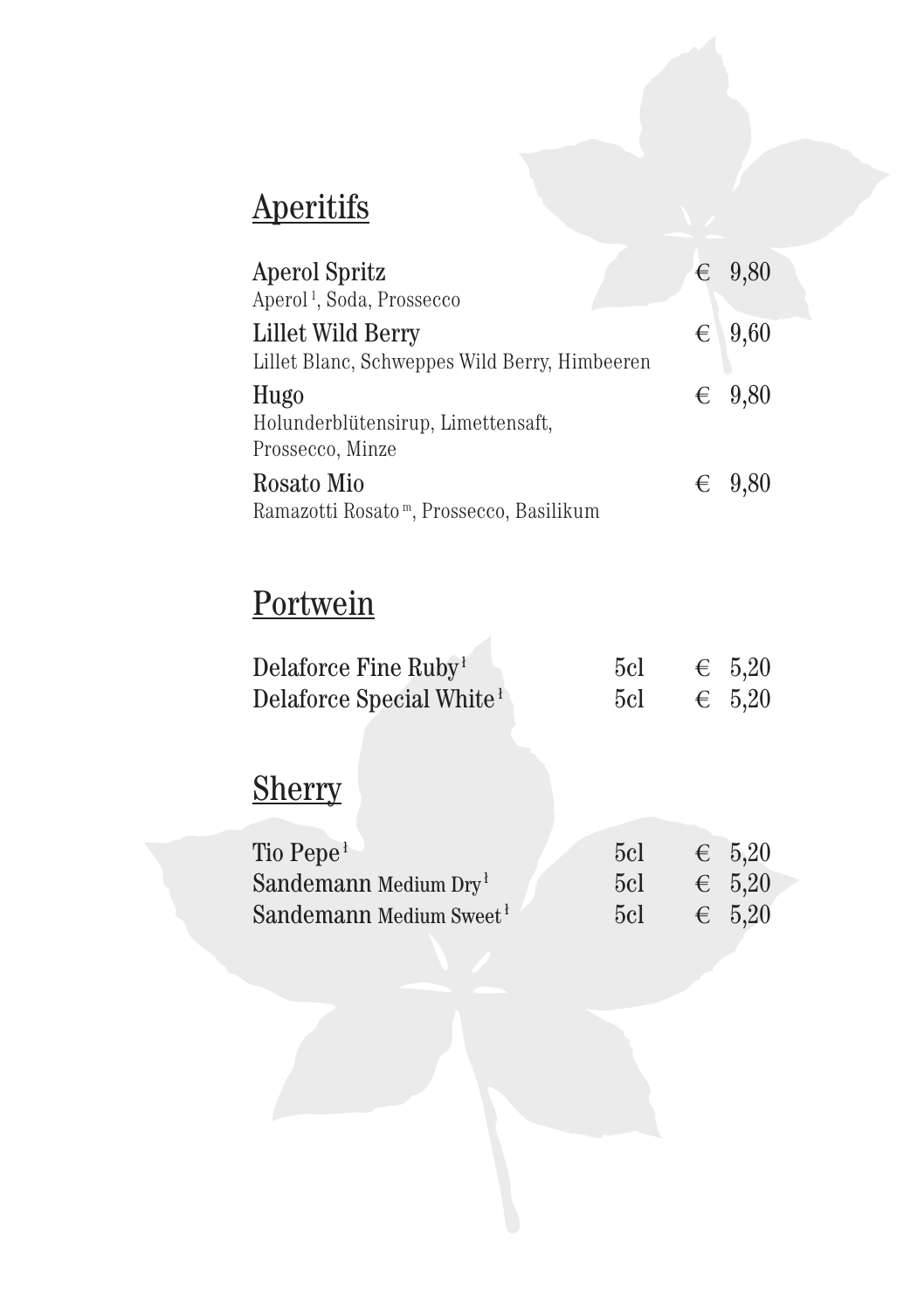## Castanea Gin Bar Cocktails

| Der Munich Fizz                                     | $\in$ 11,90     |
|-----------------------------------------------------|-----------------|
| The Duke Gin, Zitronensaft, Zuckersirup, Soda       |                 |
| <b>Brockmans Cooler</b>                             | $\in$ 11,60     |
| Brockmans Gin, Zitronensaft, Zuckersirup,           |                 |
| Soda, Thymian, Himbeeren                            |                 |
| Perfect Negroni                                     | $\epsilon$ 9,90 |
| Humbold Gin, Carpano Antica Formula,                |                 |
| Campari <sup><math>1, 1</math></sup> , Orangenzeste |                 |
| <b>Bramble</b>                                      | $\in$ 11,20     |
| Bulldog Gin, Zitronensaft, Zuckersirup,             |                 |
| Brombeerlikör, Verdenne Crème de Mûre               |                 |

## Unsere Castanea Specials

| Day Spa<br>Absolut Vodka, Grapefruitsaft, Cointreau <sup>1,1</sup> ,               | € | 9,50            |
|------------------------------------------------------------------------------------|---|-----------------|
| Blue Curacao <sup>1</sup> , Tonic <sup>10</sup>                                    |   |                 |
| Castaribik                                                                         |   | $\in 10,50$     |
| Bacardi, Orangensaft, Ananassaft, Zitronensaft,                                    |   |                 |
| Blue Curacao <sup>1</sup>                                                          |   |                 |
| <b>Fairway Sling</b>                                                               |   | $\in 10,50$     |
| Gordon's Gin, Cointreau <sup>1,1</sup> , Blue Curacao <sup>1</sup> , Zitronensaft, |   |                 |
| Dom Bénédictine, Maracujanektar, Angostura <sup>1,11</sup>                         |   |                 |
| Castanea Gimlet                                                                    | € | 9,00            |
| Bombay Saphire <sup>1</sup> , Limettensaft,                                        |   |                 |
| Castanea Lime Cordial                                                              |   |                 |
| Rote Lagune                                                                        |   | $\epsilon$ 9,50 |
| Gordon's Gin, Bacardi, Southern Comfort <sup>1,1</sup> ,                           |   |                 |
| Maracujanektar, Orangensaft, Kirschnektar                                          |   |                 |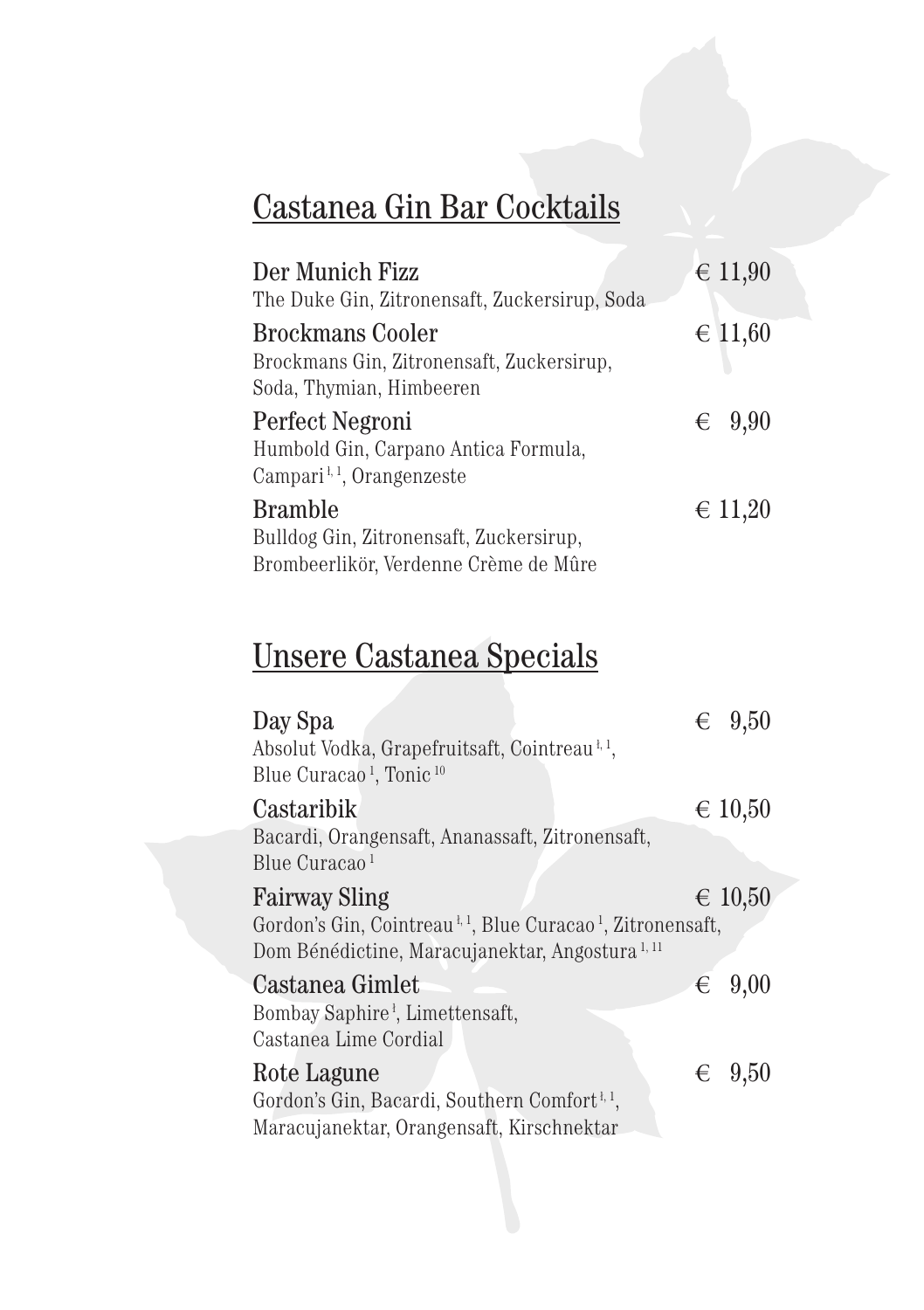# All Time Classics

| The Scarlett O'Hara<br>Southern Comfort <sup>1,1</sup> , Limettensaft, Cranberrynektar                                                 | €                | 9,00 |
|----------------------------------------------------------------------------------------------------------------------------------------|------------------|------|
| Dark and Stormy                                                                                                                        | $∈$ 11,80        |      |
| Goslings Rum, Gingerbeer, Limettensaft                                                                                                 |                  |      |
| Mai Tai                                                                                                                                | $\in$ 11,50      |      |
| Myer's Rum, Havana Club 3 años <sup>†</sup> , Old Pascas,<br>Apricot Brandy <sup>1, 3</sup> , Mandelsirup <sup>1, 1</sup> , Ananassaft |                  |      |
| Sex on the Beach                                                                                                                       | $\epsilon$ 11,00 |      |
| Absolut Vodka, Peachtree <sup>15</sup> , Zitronensaft,<br>Grenadine <sup>1, 15</sup> , Orangensaft                                     |                  |      |
| Pina Colada                                                                                                                            | $\in 10,50$      |      |
| Bacardi, Kokossirup <sup>}, 1</sup> , Sahne <sup>g</sup> , Ananassaft                                                                  |                  |      |
| Mojito                                                                                                                                 | $\in$ 10,50      |      |
| Havana Club 3 años <sup>†</sup> , Soda, Limette,                                                                                       |                  |      |
| weißer Rohrzucker, Minze                                                                                                               |                  |      |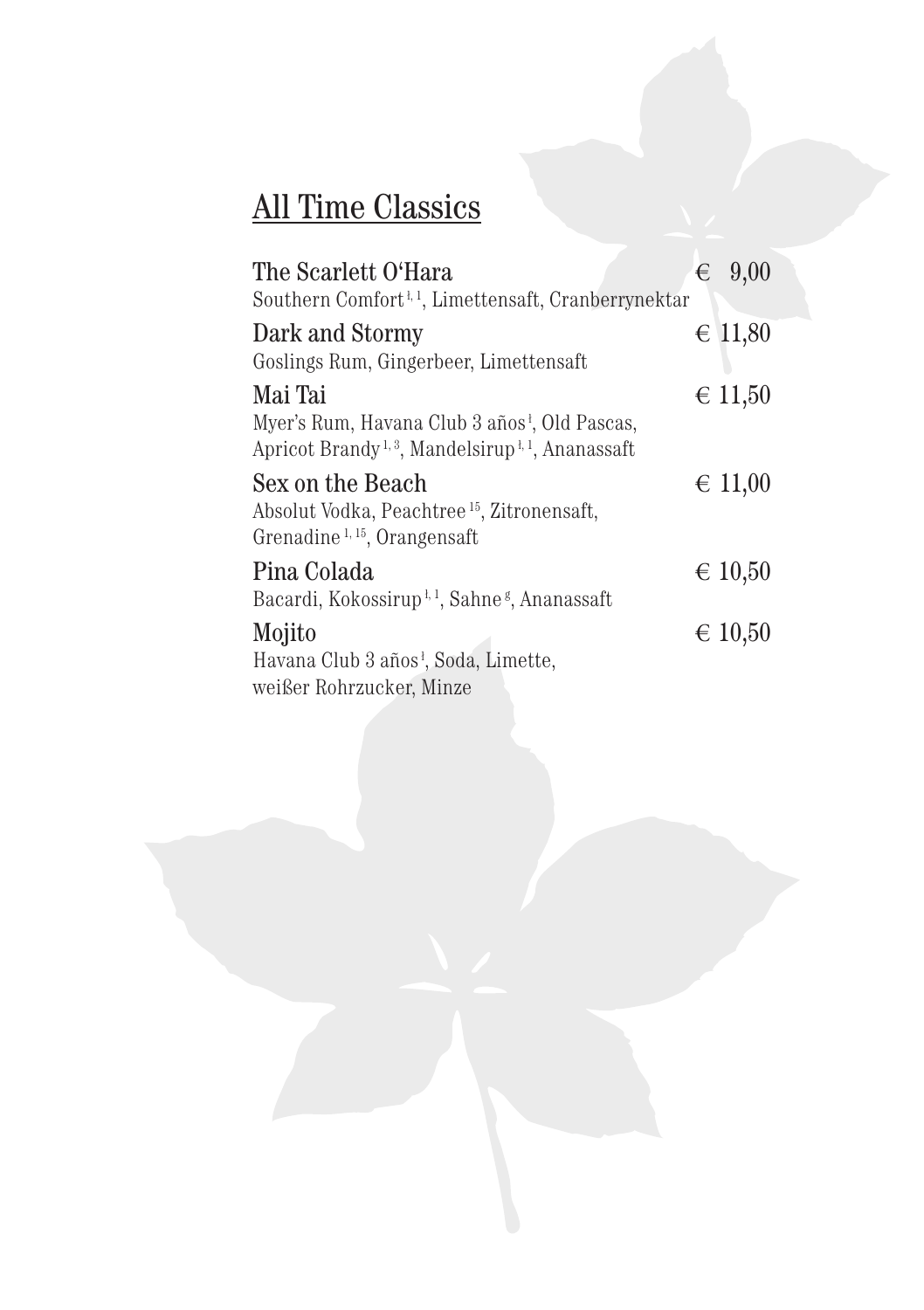#### Alkoholfreie Cocktails

| <b>Baby Split</b>                                                                  | $\in$ 7,80      |
|------------------------------------------------------------------------------------|-----------------|
| Orangensaft, Maracujanektar, Mangosirup <sup>1</sup> , Vanillesirup <sup>1,2</sup> |                 |
| Ipanema                                                                            | $\in$ 7,80      |
| Ginger Ale <sup>1, 4, 5, 7, 8, 9</sup> , Limette, brauner Rohrzucker               |                 |
| <b>Strawberry Lemonade</b>                                                         | $\epsilon$ 8,50 |
| Erdbeerpüree, Zitronensaft, Lime Juice <sup>15</sup> , Soda                        |                 |

| Longdrinks | 4cl | $\epsilon$ 9,00 |
|------------|-----|-----------------|
|------------|-----|-----------------|

#### mit einem Filler Ihrer Wahl

Licor 43<sup>+, 1</sup> Campari<sup>+, 1</sup><br>Absolut Vodka Havana Clu Asbach Uralt<sup> $\frac{1}{2}$ </sup> Ballantine's<sup>1</sup> Pernod<sup>1</sup><br>Bacardi Blanco<sup>1,1</sup> Southern Bacardi Oakheart

Havana Club 3 años<sup>{</sup><br>Malibu<sup>}</sup> Myer's Rum Southern Comfort<sup> $1, 1$ </sup>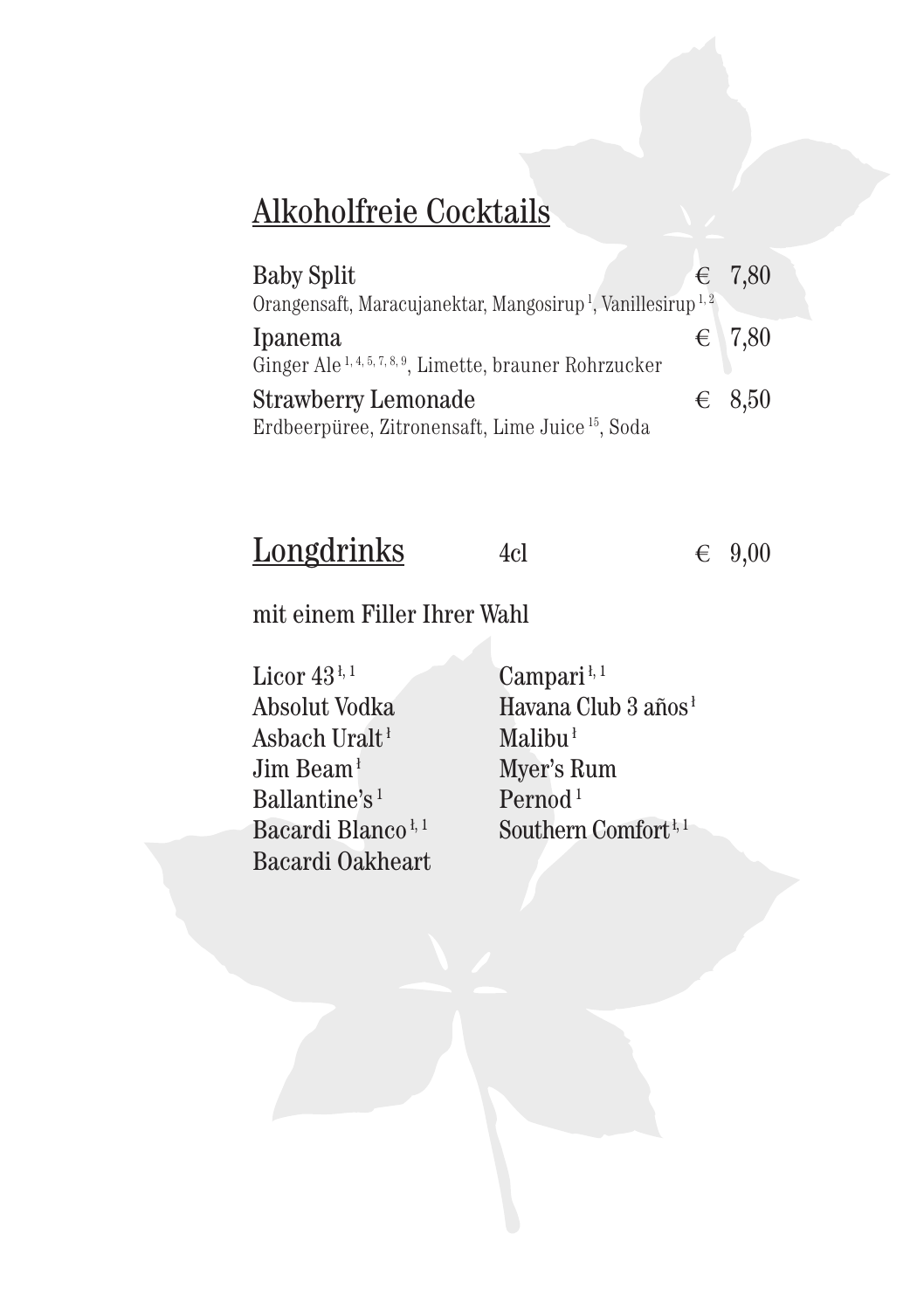## Bitter- & Kräuterliköre

| Ramazzotti <sup>m, 1</sup>      | 2c1/4c1 | € 3,90/€ 7,80 |
|---------------------------------|---------|---------------|
| Averna Amaro                    | 2c1/4c1 | € 3,90/€ 7,80 |
| Fernet Branca                   | 2c1/4c1 | € 3,90/€ 7,80 |
| Underberg                       | 2c1/4c1 | € 3,90/€ 7,80 |
| Jägermeister <sup>g, ł, 8</sup> | 2c1/4c1 | € 3,90/€ 7,80 |
| DOM Bénédictine                 | 2c1/4c1 | € 4,20/€ 8,40 |

## Liköre

| Amaretto Disaronno <sup>1</sup>       | 2c1/4c1 | € 3,90/€ 7,80 |
|---------------------------------------|---------|---------------|
| Sambuca Molinari <sup>1</sup>         | 2c1/4c1 | € 3,90/€ 7,80 |
| Drambuie <sup>1</sup>                 | 2c1/4c1 | € 3,90/€ 7,80 |
| Cointreau <sup><math>1,1</math></sup> | 2c1/4c1 | € 3,90/€ 7,80 |
| Grand Marnier <sup>1, 1</sup>         | 2c1/4c1 | € 3,90/€ 7,80 |
| Licor $43^{4,1}$                      | 2c1/4c1 | € 3,90/€ 7,80 |
| Baileys <sup>g, 1</sup>               | 2c1/4c1 | € 3,90/€ 7,80 |

# Aquavit

| Malteserkreuz <sup>c, g, l, 1, 8</sup>               | 2c1/4c1 | ∈ 3,40/€ 6,80 |
|------------------------------------------------------|---------|---------------|
| Linie Aquavit <sup><math>\frac{1}{3}</math>, 1</sup> | 2c1/4c1 | ∈ 3,40/€ 6,80 |
| Aalborg Jubiläums                                    | 2c1/4c1 | € 3,40/€ 6,80 |
| Akvavit <sup>i, 1</sup>                              |         |               |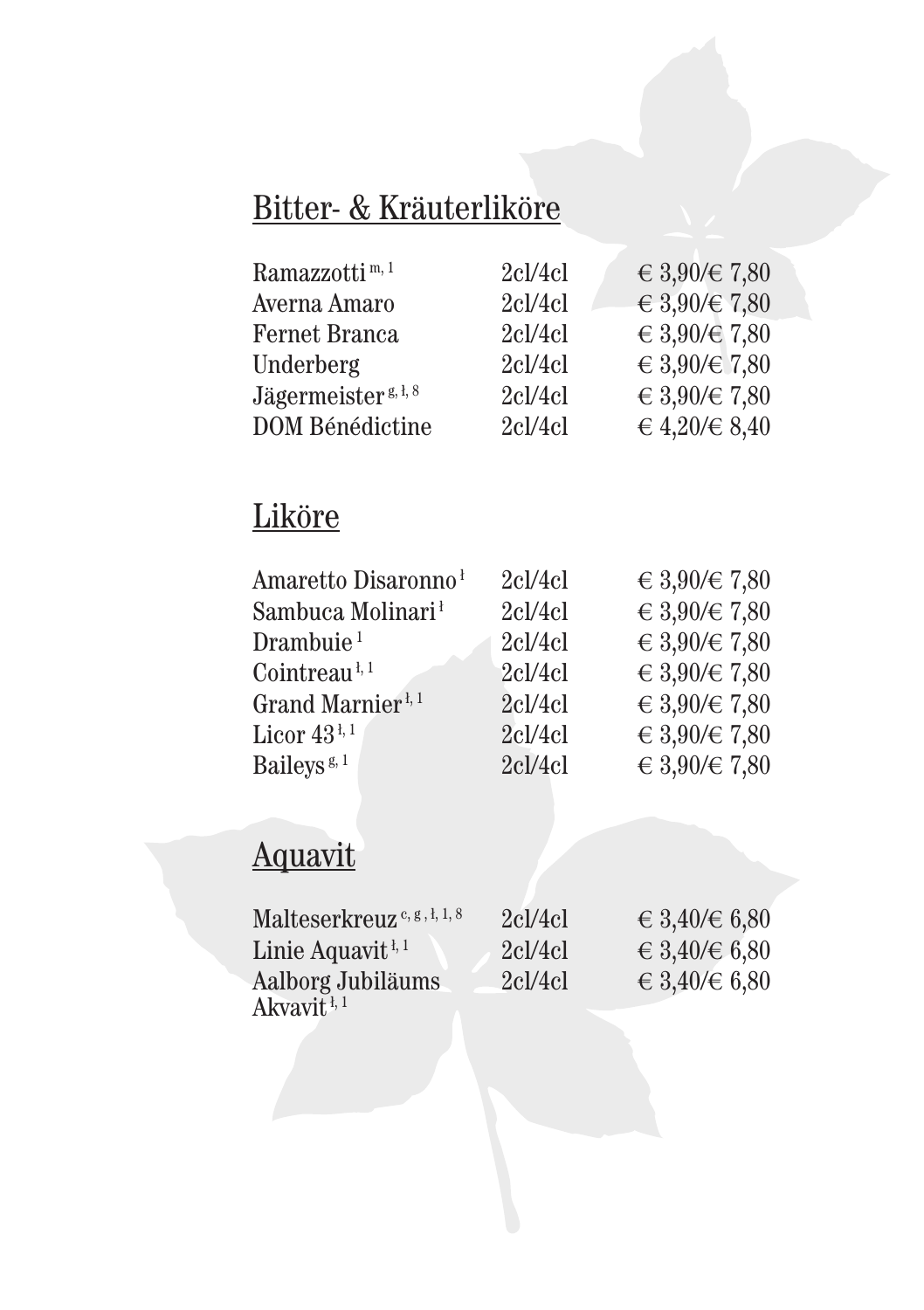## ...und sonst so!

| Lüneburger Heidegeist             | 2c1/4c1 | € 3,80/€ 7,60       |
|-----------------------------------|---------|---------------------|
| Oldesloer Weizenkorn <sup>a</sup> | 2c1/4c1 | $\in 2,90/\in 5,80$ |
| <b>Helbing Kümmel</b>             | 2c1/4c1 | € 3,40/€ 6,80       |
| Ouzo 12                           | 2c1/4c1 | € 3,40/€ 6,80       |

## **Grappa**

| Po di Poli <sup>1</sup>      | 2c1/4c1 | $\in 6,50 \times 13,00$ |
|------------------------------|---------|-------------------------|
| Di Prosecco <sup>1</sup>     | 2cl/4cl | $\in 5,50 \times 11,00$ |
| Sansibar Grappa <sup>1</sup> | 2c1/4c1 | € 7,90/€ 15,80          |
| di Moscato                   |         |                         |

# Rum

| Botucal <sup>1</sup>              | 4cl | $\in$ 10,50     |
|-----------------------------------|-----|-----------------|
| Don Papa <sup>1</sup>             | 4cl | $\in$ 10,50     |
| Veritas <sup><math>1</math></sup> | 4cl | $\epsilon$ 9.50 |
| Dictador <sup>1</sup>             | 4cl | $\epsilon$ 9.50 |

# **Vodka**

| Absolut           | 4cl | $\epsilon$ 6,00 |
|-------------------|-----|-----------------|
| <b>Grey Goose</b> | 4cl | $\in$ 11,50     |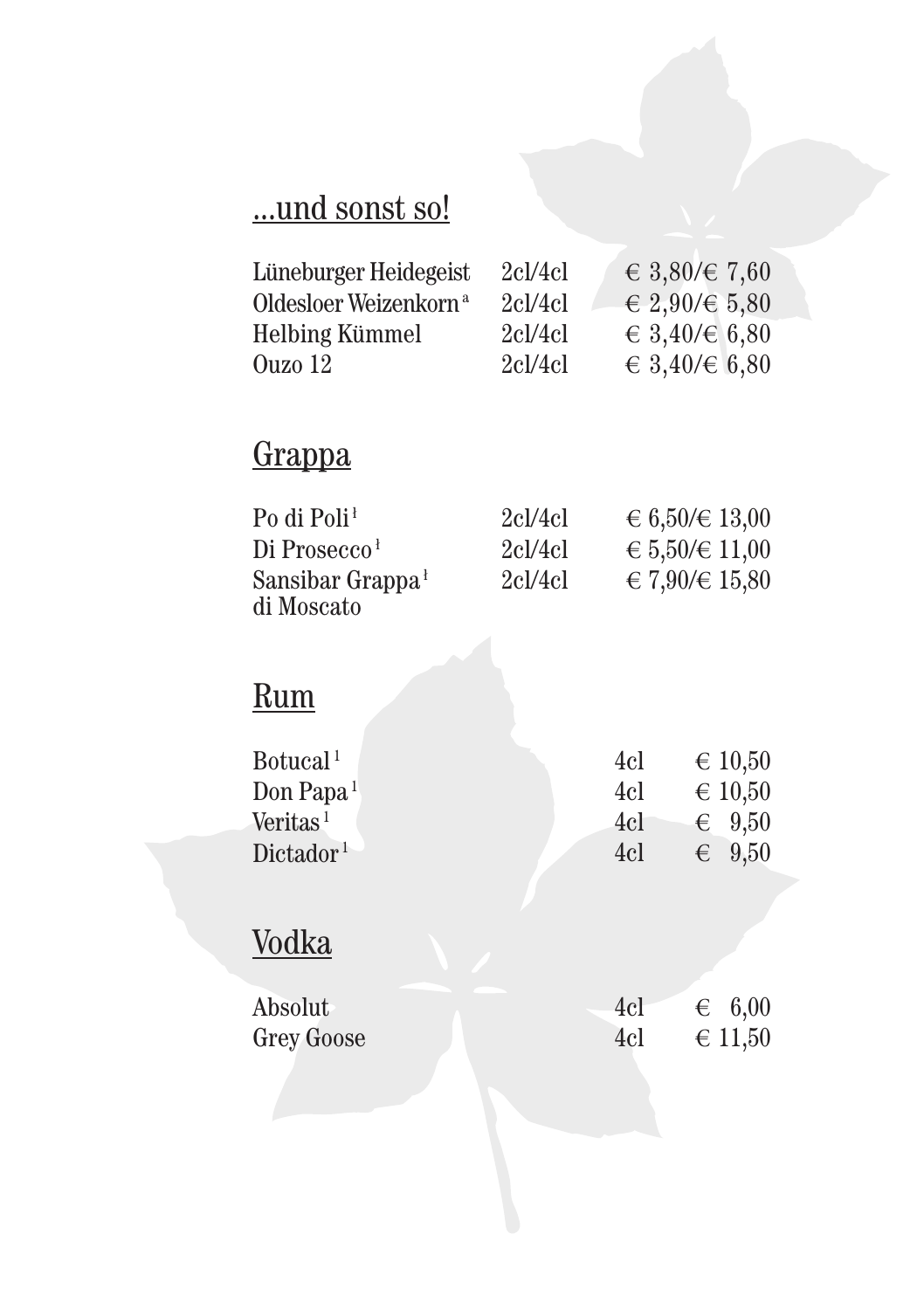## Blended Scotch Whisky

| Johnnie Walker Red Label <sup>1</sup>                                | $4c1$ 40% Vol. € 5,70    |
|----------------------------------------------------------------------|--------------------------|
| Johnnie Walker Black Label 12 years $^{1,1}$ 4cl 40% Vol. $\in$ 7,70 |                          |
| Johnnie Walker Blue Label <u>k, 1</u>                                | $4c1$ 40% Vol. € $46,00$ |
| Ballantines <sup>1</sup>                                             | $4c1$ 40% Vol. € 5,70    |
| Chivas Regal $12 \text{ years}$ <sup>1</sup>                         | $4c1$ 40% Vol. € 7,70    |

## Single Malt

| Laphroaig 10 years $(Islay)^1$                                       | $4c1$ 45,8% Vol. € $10,90$   |
|----------------------------------------------------------------------|------------------------------|
| <b>Talisker 10 years</b> (Isle of Skye) <sup><math>1, 1</math></sup> | $4c1$ 45,8% Vol. € $11,50$   |
| Glenmorangie $10$ years (Highland) <sup>1</sup>                      | $4c1$ 40% Vol. € $10,50$     |
| Glenfiddich $12$ years (Highland Speyside) <sup>1</sup>              | $4c1$ 40% Vol. € $10,20$     |
| Glenkinchie 12 years $(Lowland)^1$                                   | $4c1$ 43% Vol. € $10,50$     |
| Glenlivet 15 years (Speyside) <sup>1</sup>                           | $4c1$ 43% Vol. € $11,90$     |
| Glenlivet Founder's Reserve <sup>1</sup>                             | $4c1$ 40% Vol. € $10,20$     |
| Highland Park 12 years (Orkney Island)                               | $4c1$ 40% Vol. € $11,50$     |
| Lagavulin 16 years (Islay)                                           | $4c1$ 43% Vol. $\in$ $19,20$ |
| The Macallan Highland Single                                         | $4c1$ 40% Vol. € $22,20$     |
| <b>Bushmills 10 years</b>                                            | $4c1$ 40% Vol. € $10,20$     |

# American Whiskey

| Bourbon                           |                       |  |
|-----------------------------------|-----------------------|--|
| Jim Beam $1$                      | 4cl 40% Vol. $∈ 5,70$ |  |
|                                   |                       |  |
| Tennessee                         |                       |  |
| <b>Jack Daniels</b>               | $4c1$ 40% Vol. € 6,70 |  |
| <b>Jack Daniels Single Barrel</b> | $4c1$ 45% Vol. € 9,50 |  |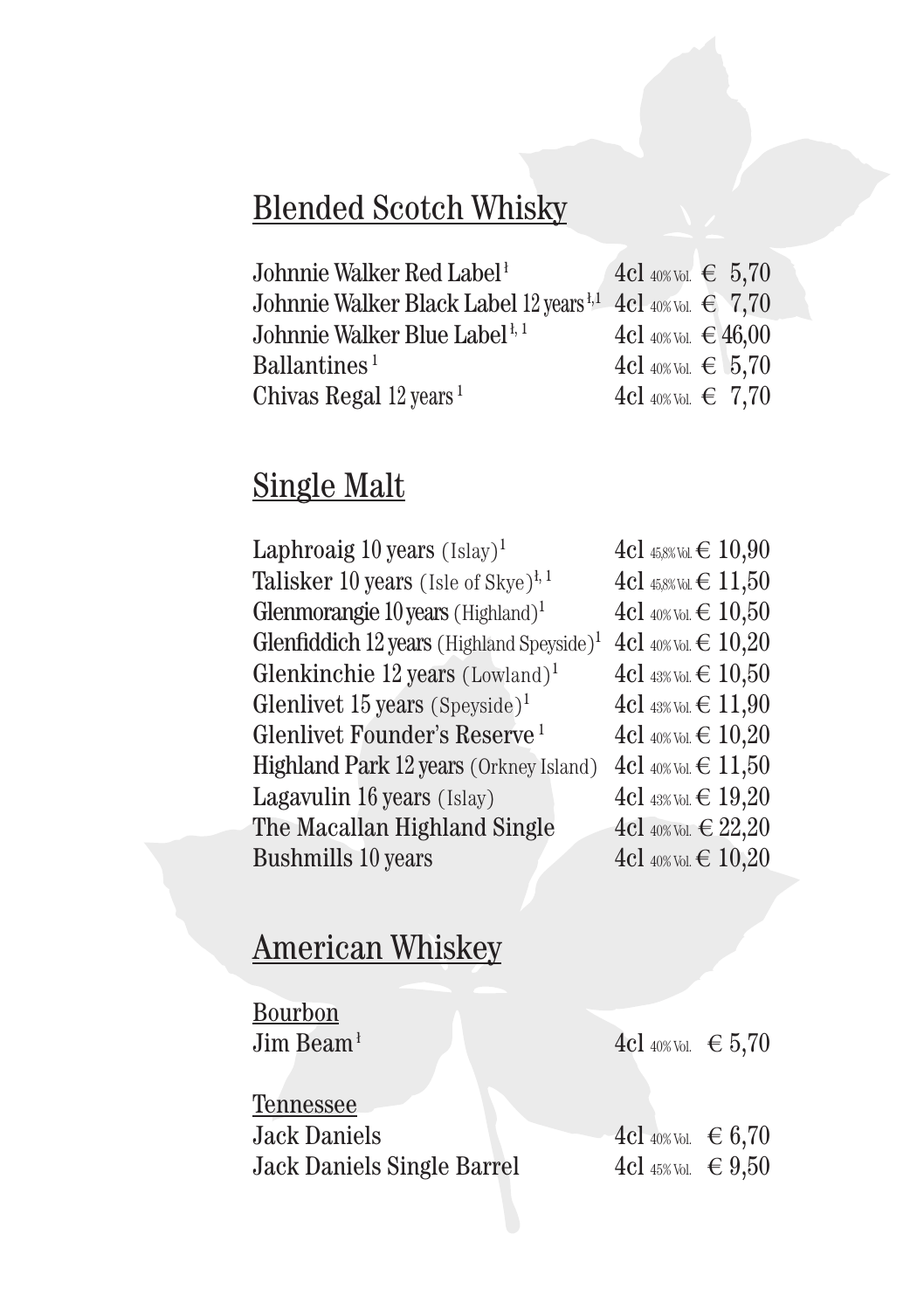## **Cognac**

| Hennessy Fine <sup>1</sup><br>Remy Martin VSOP <sup>1</sup><br>Remy Martin $XO1$ | 2cl/4cl<br>2cl/4cl<br>2c1/4c1 | ∈ 5,90/€ 11,80<br>$\in 5,70 \times 11,40$<br>€ 23,00/€ 46,00 |
|----------------------------------------------------------------------------------|-------------------------------|--------------------------------------------------------------|
| <b>Brandy</b>                                                                    |                               |                                                              |
| Osborne Veterano <sup>g, t, 8</sup><br>Carlos I <sup><math>1,1</math></sup>      | 2cl/4cl<br>2cl/4cl            | € 3,90/€ 7,80<br>€ 4,90/€ 9,80                               |
| Weinbrand                                                                        |                               |                                                              |
| Asbach Uralt <sup>1</sup>                                                        | 2cl/4cl                       | € 3,80/€ 7,60                                                |
| Calvados                                                                         |                               |                                                              |
| Pâpidoux VSOP <sup>1</sup><br>Pâpidoux XO <sup>1</sup>                           | 2cl/4cl<br>2c1/4c1            | € 3,70/€ 7,40<br>€ 4,50/€ 9,00                               |

# Lattenhammer Brände & Geiste

| <b>Brand</b>                                                                   | 2c1/4c1 | € 6,80/€ 13,60 |
|--------------------------------------------------------------------------------|---------|----------------|
| Williamsbirne, Haselnuss <sup>e, h</sup> , Mirabellen, Wildkirsch <sup>h</sup> |         |                |
| Waldhimbeergeist                                                               | 2c1/4c1 | € 6,80/€ 13,60 |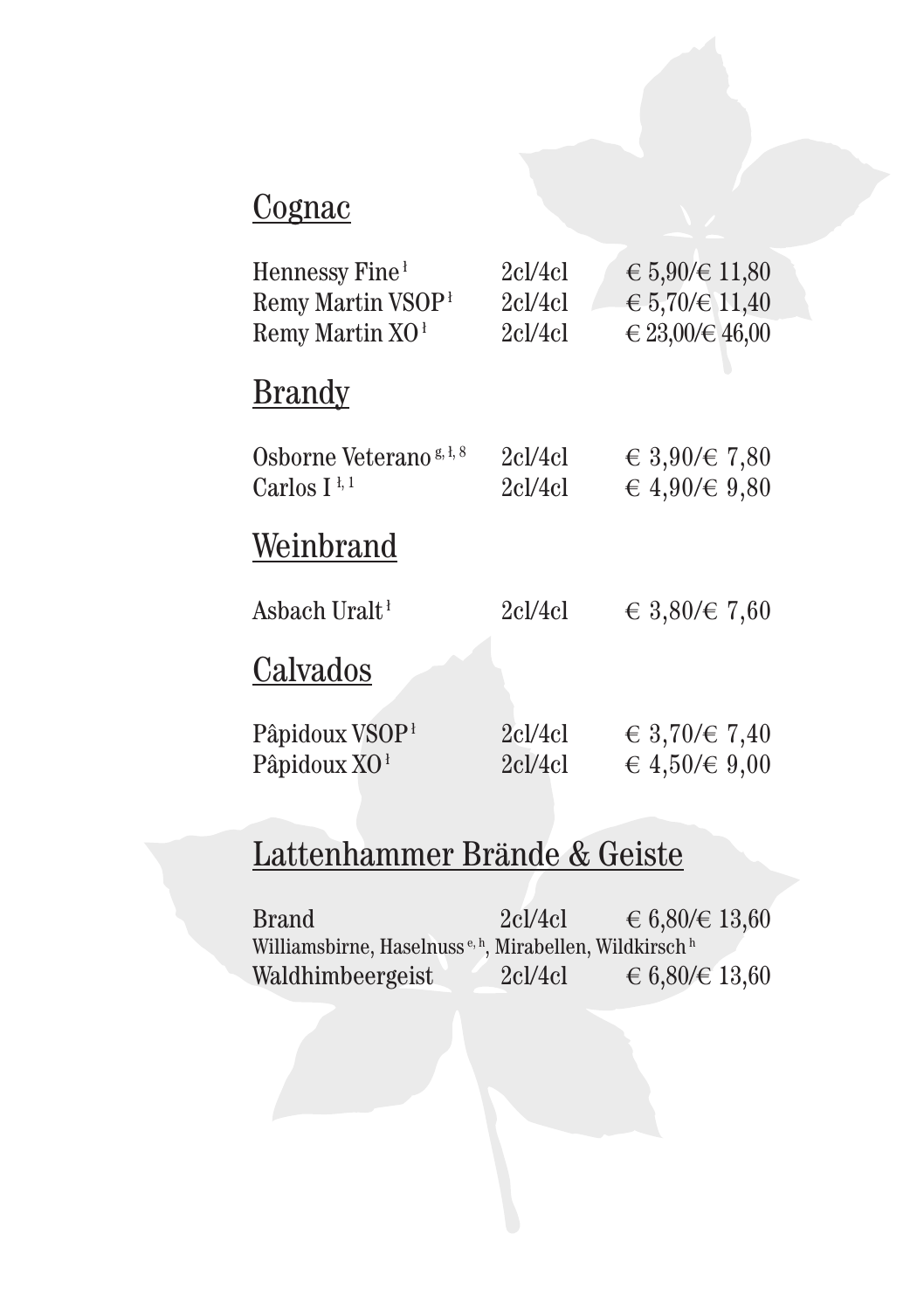## Offener Weißwein

| Grauer Burgunder <sup>1</sup><br>Gutswein, trocken, Weingut Meyer, Pfalz                | $0,21 \in 9,50$  |
|-----------------------------------------------------------------------------------------|------------------|
| Dr. Loosen Riesling <sup>1</sup><br>VDP Gutswein, trocken, Dr. Loosen, Mosel            | $0,21 \in 10,90$ |
| Chardonnay & Weißer Burgunder <sup>1</sup><br>Gutswein, trocken, Weingut Meyer, Pfalz   | $0,21 \in 9,80$  |
| Gavi di Gavi <sup>1</sup><br>DOCG, trocken, Vite Colte, Italien Piemont                 | $0,21 \in 10,50$ |
| Serena Wines 1881 Più Frizzante <sup>1</sup><br>trocken, Terra Serena, Italien Venetien | $0,11 \in 5,40$  |

## Offener Roséwein

| Rosamunde <sup>i</sup> — Bio — |  | $0,21 \in 9,20$ |
|--------------------------------|--|-----------------|
| VDP Gutswein, trocken,         |  |                 |
| Weingut am Stein, Franken      |  |                 |

## Offener Rotwein

| Primitivo Salento "Donna Marzia" <sup>1</sup><br>IGT, trocken, Conti Zecca, Italien Apulien |  | $0,21 \in 9,20$  |
|---------------------------------------------------------------------------------------------|--|------------------|
| Spätburgunder <sup>1</sup><br>QbA, halbtrocken, Weingut Dohlmühle,                          |  | $0,21 \in 7,90$  |
| Rheinhessen                                                                                 |  |                  |
| Edulis Crianza <sup>1</sup><br>DOC, trocken, Bodegas Altanza,<br>Spanien Rioja Alta         |  | $0,21 \in 10,80$ |
|                                                                                             |  |                  |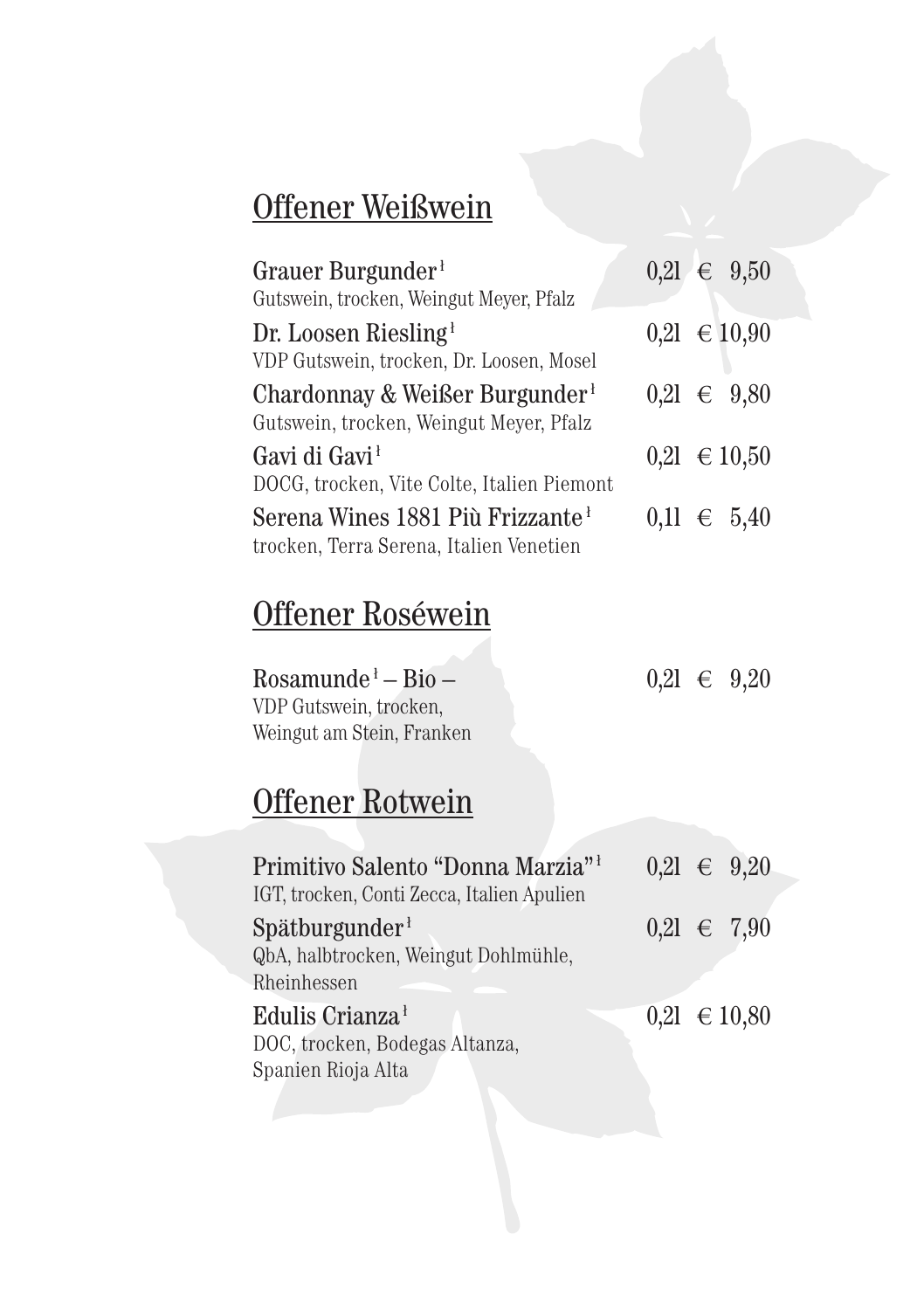#### Sekt Flasche 0,751

| Prosecco Frizzante Più Frizzante 1881 <sup>1</sup> | $\epsilon$ 30,50 |
|----------------------------------------------------|------------------|
| Castanea Hausmarke Sekt <sup>+</sup>               | $\epsilon$ 35,00 |

#### Champagner

| <b>Champagner Pommery</b>                                     | (Fl.) 0,751 | $\epsilon$ 85,00 |
|---------------------------------------------------------------|-------------|------------------|
| Champagner de Saint Gall<br>Premier Cru, Brut                 | (Fl.) 0,751 | $\epsilon$ 80,00 |
| Champagner Môet & Chandon (Fl.) 0.751<br><b>Brut Imperial</b> |             | ∈ 110,00         |

Ein Gaumen, der Großzügigkeit und Subtilität vereint. Die weiche Lebendigkeit von Zitrusfrüchten mit Stachelbeernuancen und die verführerische Liebkosung feiner Bläschen.

Champagner Môet & Chandon (Fl.) 0,2l  $\epsilon$  47,00 Brut Imperial

#### Champagner Môet Ice  $(F1, 0.751 \in 148,00$ Imperial

Speziell für den Genuss auf Eis entwickelt. Durch die Zugabe von Eiswürfeln erreicht er eine besondere Ausgewogenheit aus intensiver Fruchtigkeit und Frische.

Champagner Ruinart Rosé (Fl.) 0,75l  $\epsilon$  205,00

Im Glas erstrahlt der Champagner in einem zarten Granat-Rosa. Der Duft wirkt sehr frisch und lässt vor allem exotische Fruchtaromen in den Vordergrund treten.

#### Biere vom Fass

| Castanea Pils <sup>a</sup>                    | $0,31/0,51 \in 3,50 \in 5,80$ |                 |
|-----------------------------------------------|-------------------------------|-----------------|
| Castanea Dunkel <sup>a</sup>                  | $0,31/0,51 \in 3,50 \in 5,80$ |                 |
| Maisel's Original Hefe-Weissbier <sup>a</sup> |                               | $0,51 \in 6,10$ |

#### Flaschenbiere

| Maisel's Weisse                                | $0,51 \in 6,10$  |
|------------------------------------------------|------------------|
| dunkel <sup>a</sup> , alkoholfrei <sup>a</sup> |                  |
| Maisel & Friends alkoholfrei <sup>a</sup>      | $0,331 \in 3,90$ |